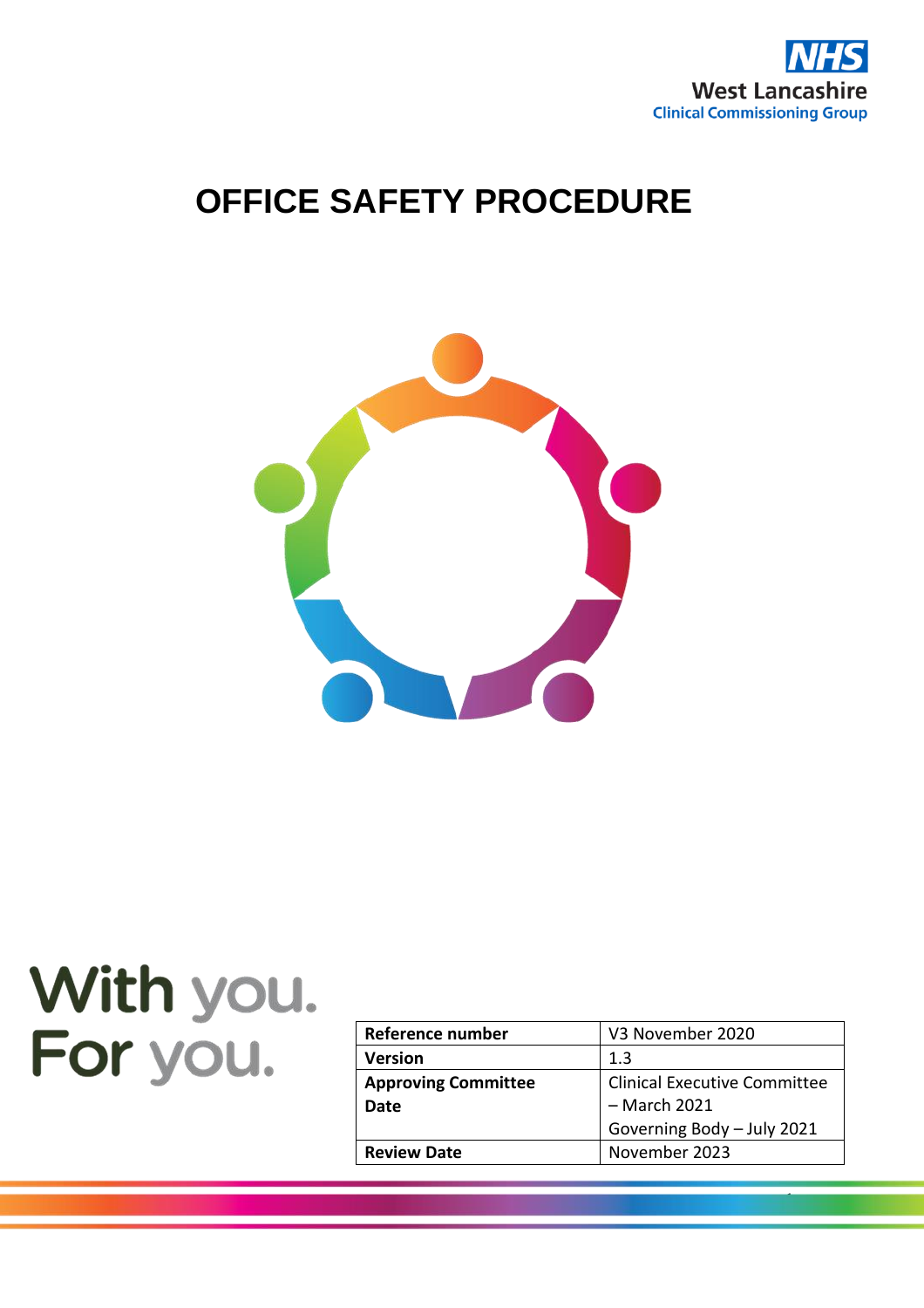NHS West Lancashire CCG is committed to ensuring that, as far as it is reasonably practicable, the way we provide services to the public and the way we treat our staff reflects their individual needs and does not discriminate against individuals or groups on the basis of their age, disability, gender, race, religion/belief or sexual orientation.

Should a member of staff or any other person require access to this document in another language or format (such as Braille or large print) they can do so by contacting the NHS West Lancashire CCG who will do its utmost to support and develop equitable access to all policies.

Senior managers within the CCG have a responsibility for ensuring that a system is in place for their area of responsibility that keeps staff up to date with new policy changes.

It is the responsibility of all staff employed directly or indirectly by the CCG to make themselves aware of the policies and procedures of that CCG.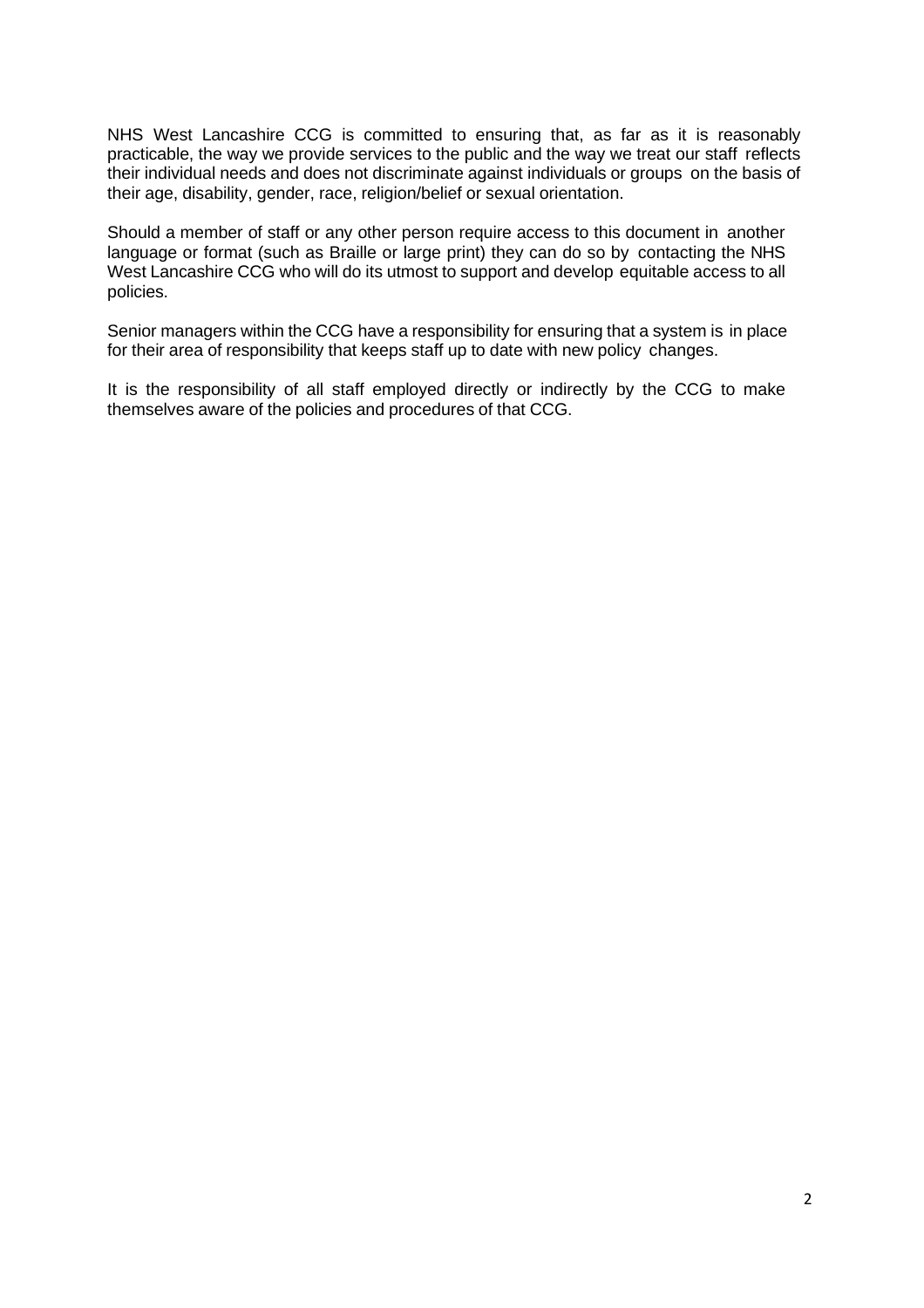# **Contents**

| 1.<br>2. | Introduction<br>Purpose             | 4<br>4                                |
|----------|-------------------------------------|---------------------------------------|
| 3.       | General Housekeeping                | 4                                     |
| 4.       | <b>Electrical Risk</b>              | 5                                     |
| 4.1      | <b>Fixed Wiring Systems</b>         | $\mathbf 5$                           |
| 4.2      | Portable Appliances                 | 5                                     |
| 5.       | Lighting                            | $\,6$                                 |
| 6.       | Ventilation and Air Quality         | $\,6$                                 |
| 7.       | Temperatures                        | $\,6$                                 |
| 8.       | Adequate Space to Work              | $\begin{array}{c} 6 \\ 7 \end{array}$ |
| 9.       | Machinery                           |                                       |
| 10.      | <b>Noise</b>                        | $\boldsymbol{7}$                      |
| 11.      | Display Screen Equipment            | $\overline{7}$                        |
| 12.      | <b>First Aid Arrangements</b>       | $\overline{7}$                        |
| 13.      | <b>Manual Handling</b>              | $\,$ 8 $\,$                           |
| 14.      | <b>Welfare Facilities</b>           | $\, 8$                                |
| 15.      | <b>CCG Workplace Inspection</b>     | $\bf8$                                |
| 16.      | <b>COSHH</b>                        | $\bf 8$                               |
| 17.      | <b>Office Lone Working</b>          | $\boldsymbol{9}$                      |
| 18.      | Young Person                        | 10                                    |
| 19.      | <b>Expectant and New Mothers</b>    | 10                                    |
| 20.      | <b>Staff Inductions</b>             | 11                                    |
| 21.      | <b>Contractors and Visitors</b>     | 11                                    |
| 22.      | <b>Equality Analysis Assessment</b> | 12                                    |
| 23.      | References                          | 12                                    |
|          |                                     |                                       |
|          |                                     |                                       |
|          |                                     |                                       |

| Appendix A | Portable and Transportable Electrical Equipment Guidance |    |
|------------|----------------------------------------------------------|----|
| Appendix B | <b>First Aid Requirements Guidance</b>                   | 16 |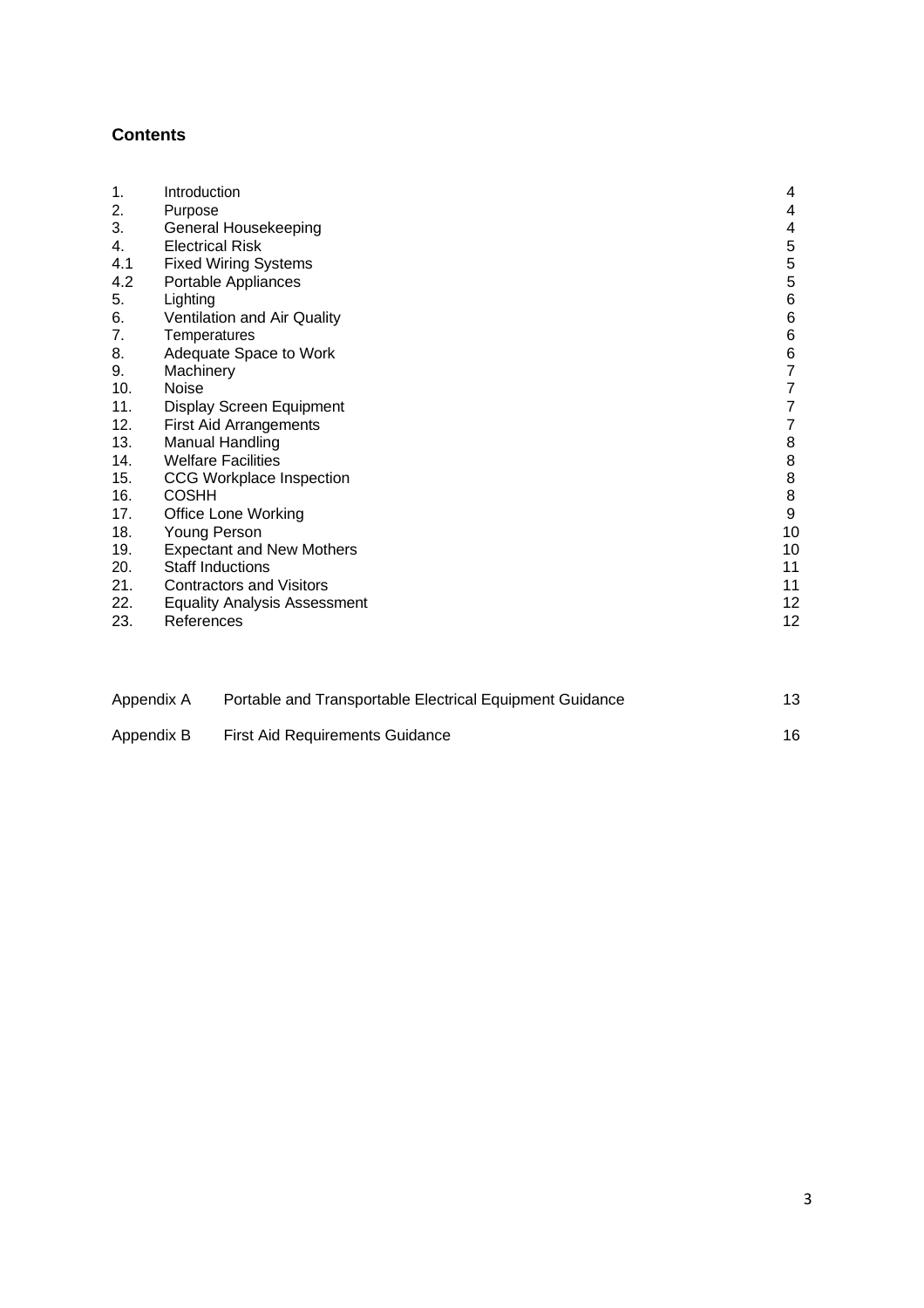#### **1. Introduction.**

NHS West Lancashire Clinical Commissioning Group (WLCCG) wishes to ensure that all office and workplace environments within its operations are both managed and used in a manner that is conducive to the safety of all Clinical Commissioning Group (CCG) employees and other parties who may have cause to work in the offices, for whatever reason.

There are several laws relating to the office environment. In general, an office, as is any work environment, is covered by the Health and Safety at Work etc. Act 1974: more specific detail is contained in the Workplace (Health, Safety and Welfare) Regulations 1992, which specify standards for the general office environment, including issues such as temperature, seating, space and lighting levels. Other legislations applicable to offices are the Management of Health and Safety at Work Regulations, First Aid at Work Regulations, Manual Handling Operations Regulations, Display Screen Equipment Regulations, Electricity at Work Regulations and The Regulatory Reform (Fire Safety) Order.

All Health and Safety (H&S) legislation is part of statute law, and breaches of the laws and regulations are criminal offences under the umbrella of the Health and Safety at Work etc. Act 1974. Penalties for breaches of H&S legislation can now be very severe.

#### **2. Purpose.**

This procedure applies to all employees of the CCG including partner agencies, visitors, contactors, agency and sub-contracted staff. Managers at all levels are expected to take an active lead to ensure that health and safety and systems of internal control are of the highest standard and integral to the operation of the organisation. All employees and other persons are expected to have due regard for their own health and safety and that of their colleagues and other persons. If safe systems of work have been introduced, employees are expected to follow them, and any other relevant instructions.

#### **3. General Housekeeping**

Poor housekeeping is a common cause of accidents especially slips, trips and falls and fires in the workplace. In order to ensure that satisfactory standards of housekeeping are achieved the following arrangements are be adhered to by all employees:

- Check that the workplace is free from hazards at the beginning and end of each day;
- Always put office equipment away immediately after use;
- Clear up any spillages or spills etc. immediately as per local procedures;
- Report to the designated building manager any loose carpet or any damaged floor coverings;
- Do not allow objects to protrude into walkways;
- Ensure that waste materials are properly stored and are removed on a regular basis;
- Ensure that special arrangements are made for the removal of unusual or extra-large items;
- Do not store office equipment anywhere other than in designated areas;
- Ensure that your work area is kept tidy at all times;
- Trailing leads will be avoided wherever possible or otherwise ramped or protected to avoid potential tripping hazards;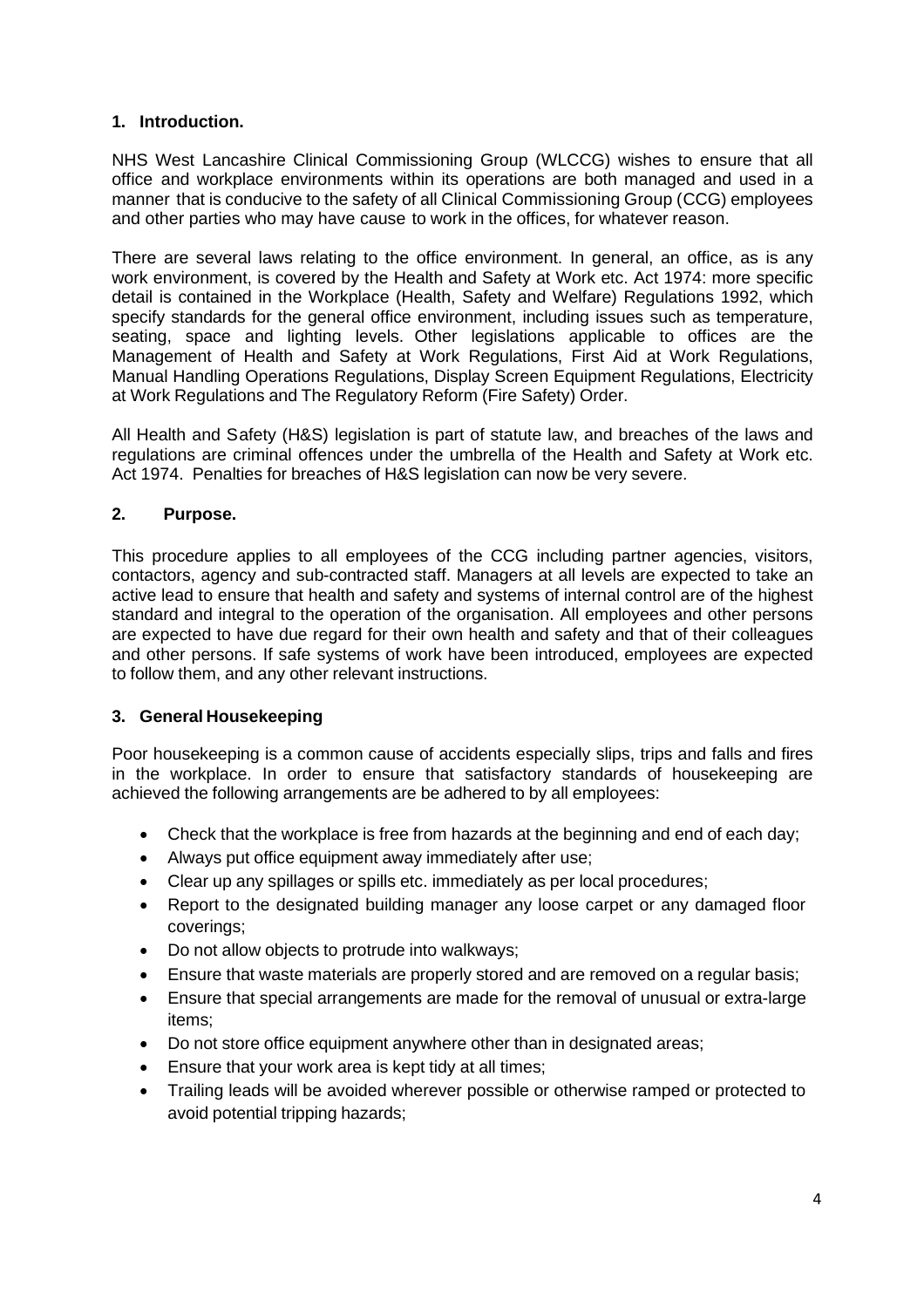- The bottom drawers of filing cabinets should be filled first and, in the absence of safety devices to prevent it toppling, only one drawer at a time should be opened to avoid the risk of toppling;
- Defects such as broken chairs, faulty drawers, trailing cables etc. should be reported immediately to your line manager;
- Chairs routinely inspect chairs for condition, do not use chairs for climbing a stepping stool or step ladder only should be used.

# **4. Electrical Risks**

Electrical accidents can have very serious consequences. To help prevent them, remember these three basic rules:

- Always check electrical equipment visually before use and report faulty or damaged equipment; do not attempt to use it;
- Do not try to repair faulty equipment; Leave it to a competent person;
- Never use electrical equipment in damp surroundings unless you know that it is suitable for that purpose.

# <span id="page-4-0"></span>**4.1 Fixed Wiring Systems**

The integrity and safety of the electrical installation from supply into the building to the electrical socket outlet is the responsibility of the Landlord/ NHS Property Services. Fixed wiring systems are installed and maintained in accordance with the IEE's Wiring Regulations 17th Edition wiring regulations (BS 7671). Fixed wiring will be subject to routine examination and testing by a NICEIC (National Inspection Council for Electrical Installation Contracting) accredited company at a minimum of every five years. Work on fixed systems must only be done by persons who are competent to do this.

# **4.2 Portable Appliances**

The responsibility for the safety of equipment from the electrical socket to the equipment is the responsibility of the CCG.

This means that the CCG will purchase electrical appliances and equipment from reputable suppliers, manufactured to an appropriate standard and where possible they must be CE marked. The equipment should be used correctly and not abused, there should be no unauthorised repairs and the equipment should be periodically subject to a Portable Appliance Test. The CCG will, through NHS Property Services, ensure that all portable appliance equipment is tested in accordance with current guidelines. Nearly 75% of electrical faults are caused by faulty leads or plugs. Long extension leads are to be avoided wherever possible. If their use is unavoidable, ensure that the connector is manufactured to BS EN 60309. No unauthorised electrical equipment is permitted on the CCG's premises without authorisation. (Further guidance can be found at Appendix A).

# **Note: Plug-in Block Adaptors are prohibited in all CCG premises.**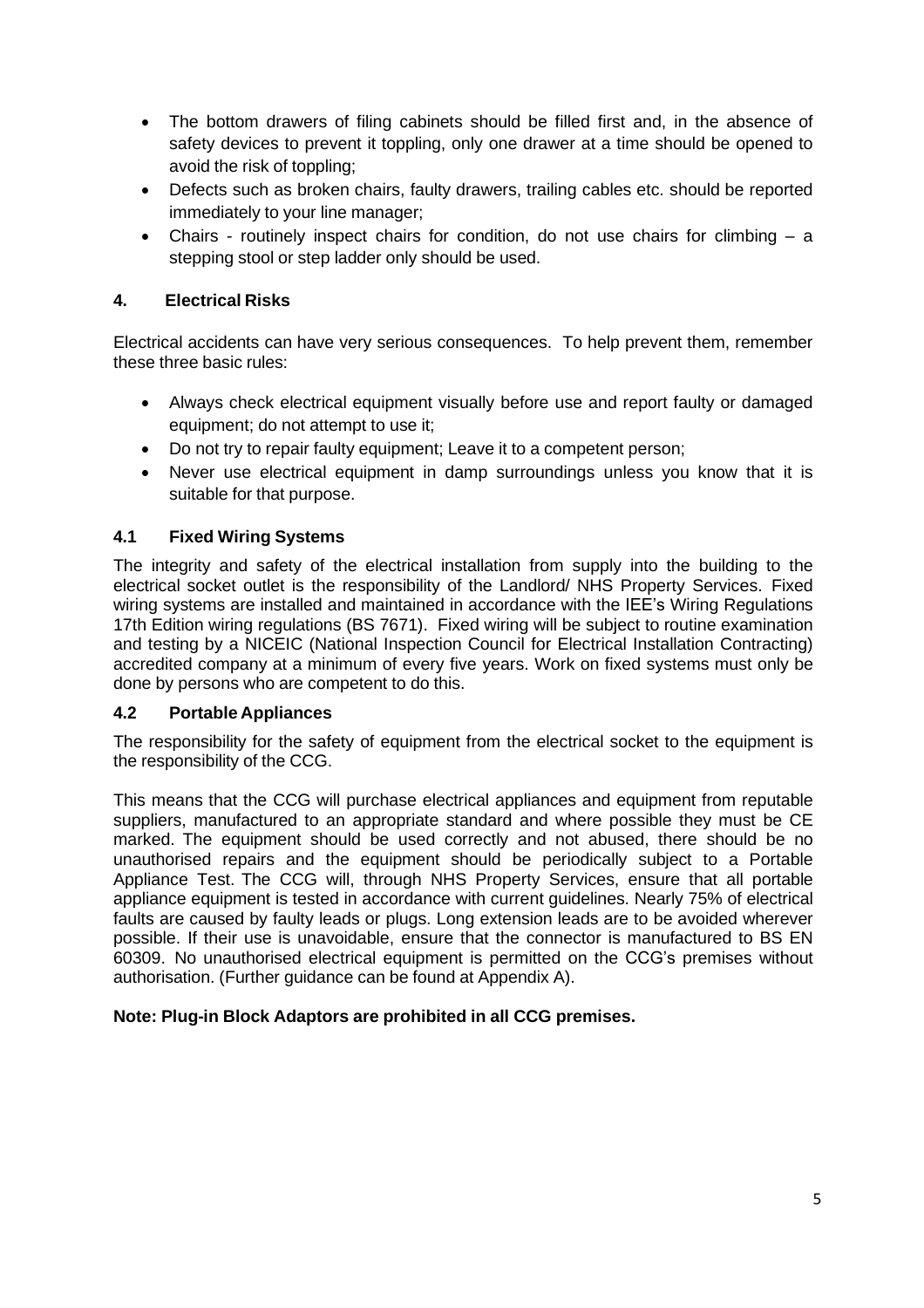# <span id="page-5-0"></span>**5. Lighting**

The CCG will ensure that there is sufficient light to enable work to be undertaken without risks to the occupants. There are standards contained in Health and Safety Executive (HSE) publications that offer guidance to the lighting levels in workplace environments. The provision of adequate light can be by natural or artificial means. Where possible natural light should be utilised, but because the quality of light in this country is variable, and often poor during the autumn and winter months, there is a great reliance on artificial means. Any artificial lighting should be fully diffused where Display Screen Equipment (DSE) equipment is in use. The quality of light is important and a mixture of good natural light and artificial systems is the best method of providing the correct lighting level. It is also important that the direction of natural light can be controlled to ensure an absence of reflections on the DSE screens. Further guidance can be found in *HSG 38 - Lighting at Work*

# **6. Ventilation/Air Quality**

Ventilation refers to the rate of exchange of air in a specified area of a building. This usually expressed in the number of air changes in a given time. Many office buildings use recirculating air systems to provide ventilation. Suitable air filtering systems are required to ensure the quality level of the re-circulated air. The purpose of ventilation is to provide occupants with an acceptable quality of inhaled air, and to remove or dilute airborne contamination. Do not confuse ventilation with air conditioning, which is designed to provide air at the temperature and humidity required for thermal comfort.

# **7. Temperature**

Thermal comfort is subjective but describes an individual's satisfaction with their temperature environment. There are a number of factors that can affect thermal comfort including air movement, humidity, type and amount of clothing worn, and the type of work being undertaken.

The temperature in workrooms should normally be at least 16 degrees Celsius unless much of the work involves severe physical effort in which case the temperature should be at least 13<sup>°</sup>c. These temperatures may not however ensure reasonable comfort, depending on other factors such as air movement and relative humidity. The Chartered Institute of Building Services Engineers recommends the following temperature of 19°c - 21°c in an office environment. If you feel that you have a problem with the temperature within your office please contact your line manager for further advice and guidance.

# **8. Adequate Space to Work**

Workrooms should have enough free space to allow people to get to and from workstations and to move within the room, with ease. The number of people who may work in any particular room at any one time will depend not only on the size of the room, but on the space taken up by furniture, fittings, equipment, and on the layout of the room. Workrooms, except those where people only work for short periods, should be of sufficient height (from floor to ceiling) over most of the room to enable safe access to workstations. In older buildings with obstructions such as low beams the obstruction should be clearly marked.

The total volume of the room, when empty, divided by the number of people normally working in it should be at least 11 cubic meters. The figure of 11 cubic meters per person is a minimum and may be insufficient if, for example, much of the room is taken up by furniture etc.

The floor space per person indicated above will not always give sufficient unoccupied space,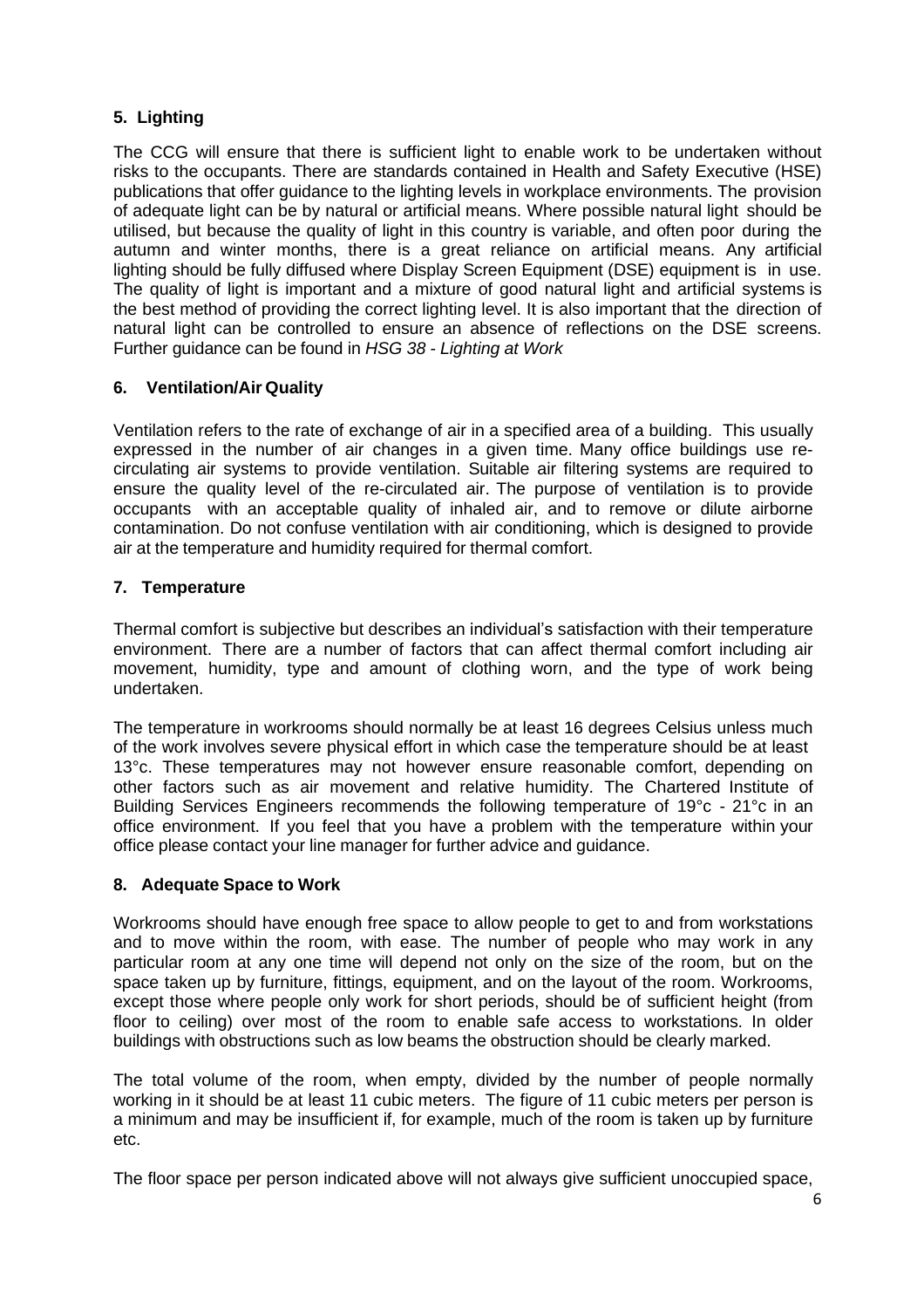as required by the Regulations. Rooms may need to be larger, or to have fewer people working in them, depending on such factors as the contents and layout of the room and the nature of the work. Where space is limited careful planning of the workplace is particularly important.

# **9. OfficeEquipment/Machinery**

There is a variety of machines/equipment that are commonly used in an office environment that could cause harm if used incorrectly or are poorly maintained. Apart from the electrical safety requirements, there are other hazards which could be present. Photocopiers are essential office machines that use electrical, electronic and mechanical parts to work. Unauthorised repairs or servicing from an untrained person could create unnecessary risks and should not be permitted. Office staff should only carry out basic functions recommended by the machine supplier, such as changing toner cartridges, unless properly trained. Laser printers emit ozone during the printing process and this is controlled by suitable filtering and there should be no risk to any person's health. The CCG will ensure that all office machines are subject to a regular maintenance in conjunction with manufactures guidelines.

#### **10. Noise**

Noise at work is controlled by legislation to prevent harm to hearing. Action levels are prescribed where an employer should instigate protective measures. These action levels would not normally be exceeded in an office. However noise can be a nuisance and a distraction if concentration is required. Office layouts can prevent unnecessary noise e.g. large photocopiers being placed in their own machines room. Desk printers are now much quieter than they were several years ago, and this has helped reduce the overall noise level in offices. Where noise is a problem than other control methods can be considered. Further advice on noise can be sought from the Health and Safety Advisor.

# **11. Display Screen Equipment**

Display Screen Equipment (DSE) are used extensively within the CCG office environments. Staff who are designated users have certain rights. Designated users are entitled to have their workplace ergonomically assessed. The assessment will consider lighting, space, desk, layout, seating, welfare and safety etc. Further guidance on working with DSE can be found in the Display Screen Equipment Policy.

# **12. First Aid Arrangements**

The CCG are under a general duty to provide a safe place of work, with suitable arrangements for welfare. The CCG must ensure that there is adequate first aid provision for employees who may become ill or are injured at work. A suitable person must be appointed to take responsibility for first aid provision and maintenance of the first aid box under the Health and Safety (First Aid) Regulations 1981 (as amended).

The CCG will consider the nature of activities at the workplace when determining the number and types of first aiders to appoint. As a minimum, a low-risk workplace such as a small office should have a first-aid box and a person appointed to take charge of first-aid arrangements, such as calling the emergency services if necessary.

Employees will be informed of arrangements, which have been made for first aid, including the location of equipment, facilities and appointed personnel.

Further information and guidance on First Aid requirements can be found at Appendix B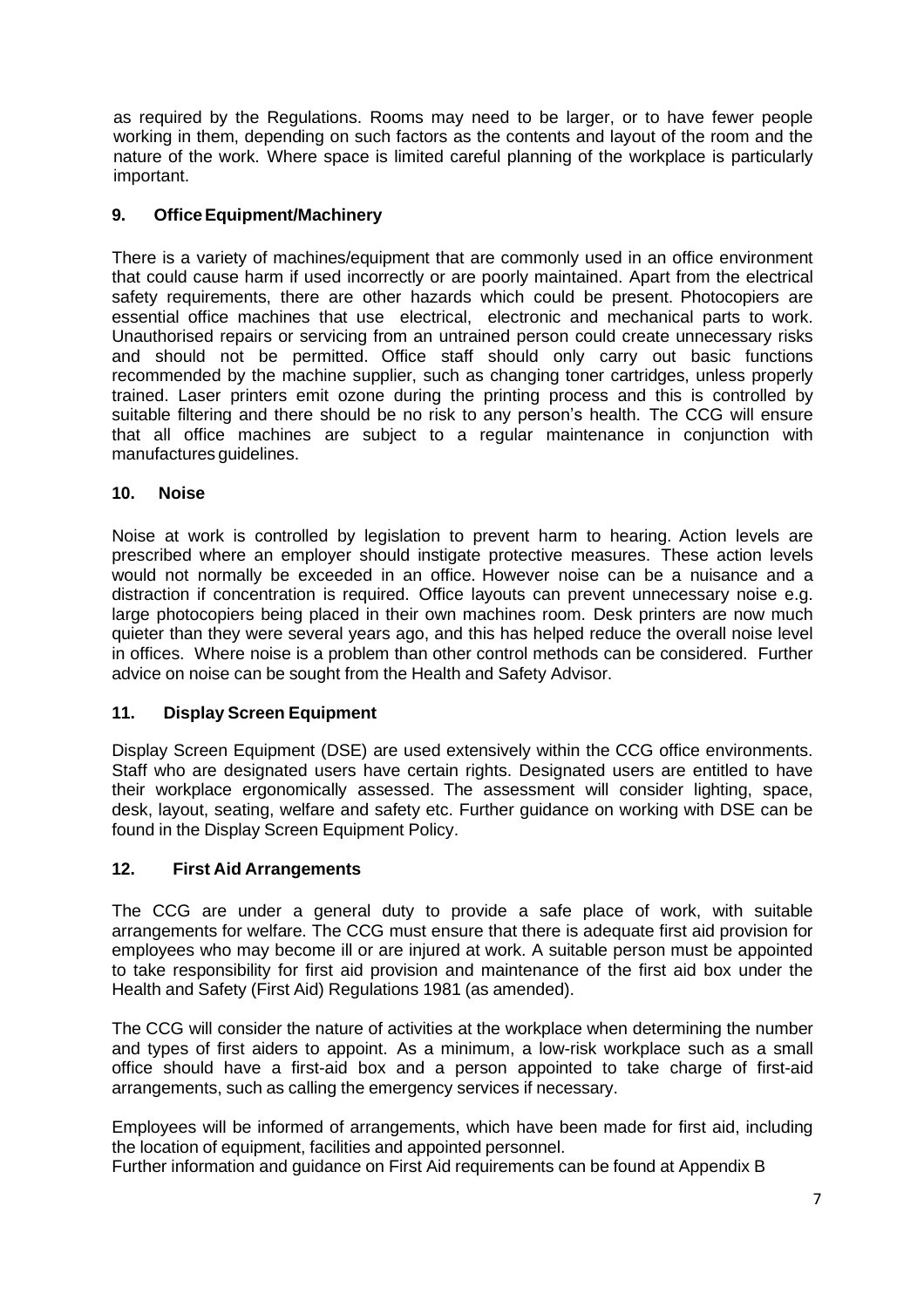# **13. Manual Handling**

Poor lifting and carrying technique contribute to manual handling related injuries of staff every year. Although there are some members of staff who lift objects on a daily basis as part of their employment, nearly all staff will lift some objects during their working week. Good technique is vital in preventing injury. Short courses are available via the Skills for Health online training website that will provide some basic skills, which if implemented, will help to prevent injury. If the object to be lifted is large, awkward or heavy then an assessment should be undertaken. The first part of any assessment should consider whether the object needs to lifted at all. Engineering methods e.g. lifting appliances, or trolleys etc., should be considered next, if this is not possible a method for manual lifting with the assistance of other staff can be used. Many people use poor techniques and have escaped injury due to their general fitness and age. However there will be a risk of eventual injury as these conditions change. A serious back injury could cause substantial pain and be extremely debilitating.

Some tips on efficient lifting:

- is it necessary to lift the load? If not don't!
- assess the lift and decide if help is needed;
- obtain a firm grip on the load (use gloves if necessary);
- bend at the knees not from the waist;
- use your legs not your back to thrust upwards (the leg muscles were designed for power and strength);
- keep the load near to your body;
- do not twist your spine when lifting or carrying loads.

Further advice and guidance on Manual Handling Operations can be sought through the CSU's Health and Safety Advisor.

# **14. Welfare Facilities**

Welfare facilities include the provision of adequate toilet and washing facilities. The CCG will ensure these facilities will be in sufficient numbers, be clean, well maintained and have adequate ventilation. Hot and cold water, soap and hand drying facilities will also be in place. The provision of suitable drinking water is also a statutory requirement and will be supplied.

# **15. CCG Workplace Inspections**

The CCG will undertake a full safety inspection of their workplace at least annually. The CCG will organise the support of the CSU's Health and Safety Advisor to undertake this inspection on their behalf. A report will be prepared and submitted to the nominated person for action.

# **16. Control of Substances Hazardous to Health (COSHH)**

The use of chemical substances in any environment requires strict control procedures to ensure the safety of personnel and visitors. The Control of Substances Hazardous to Health Regulations 2002 (COSHH) requires employers to make arrangements to control the exposure of their employees to all substances which may affect their health.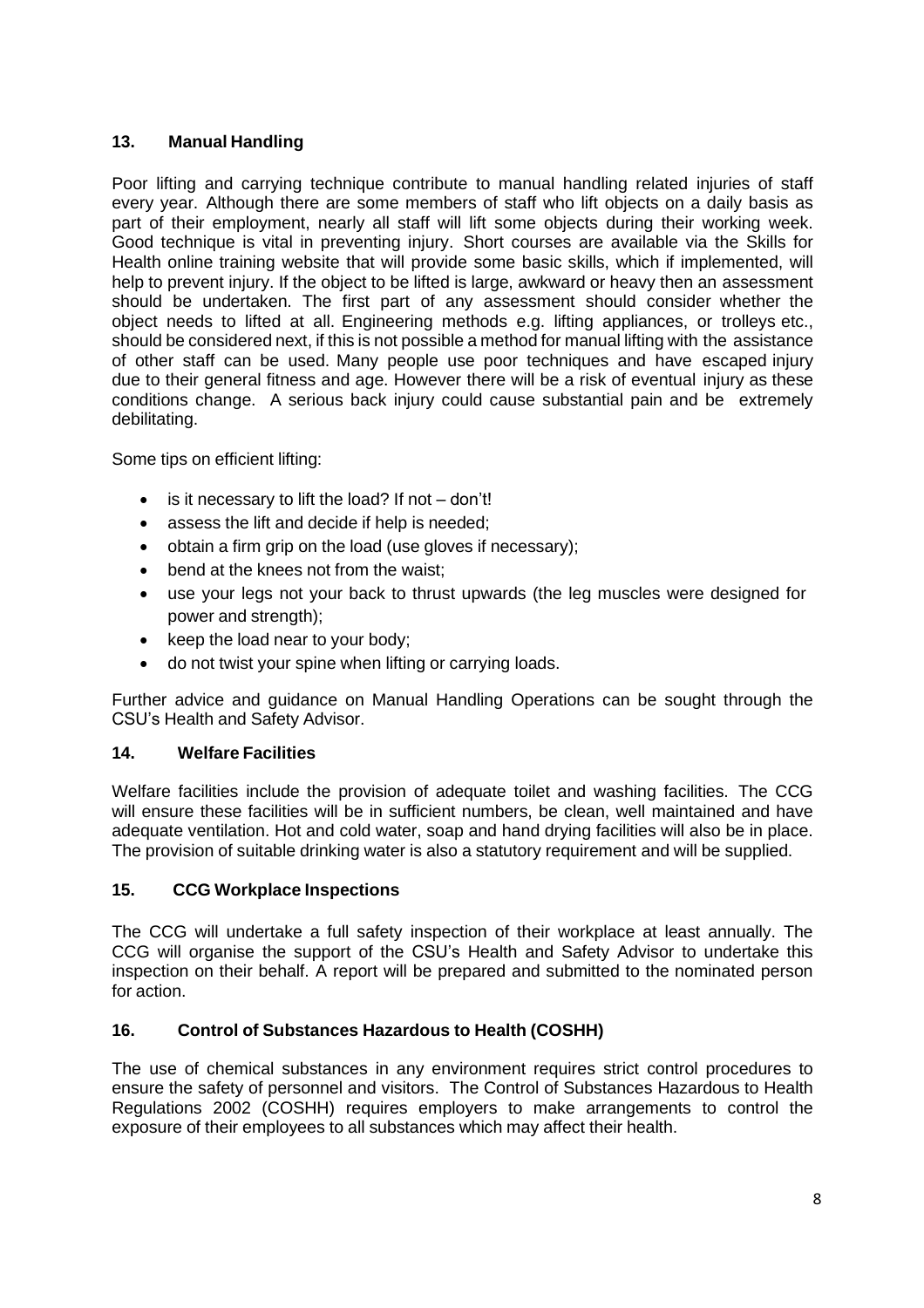The CCG will endeavour, wherever possible, only to use substances classified as nonhazardous. Where this is not possible and a hazardous substance cannot be substituted, strict controls will be enforced as list below:

- If using a hazardous substance a COSHH assessment on its use must be prepared;
- Before using a new product, managers must ensure that they are in possession of the COSHH assessment. The content of which must be provided to those employees who are likely to come into contact with the product;
- Always work to the systems that are in place and follow the guidance given in the material safety data sheet (MSDS) and COSHH Assessment Form;
- Always wear the supplied PPE if necessary for the task;
- Always work in a safe and professional manner;
- DO NOT USE any hazardous substance for anything other than its intended use;
- Report to management any issues/concerns that you may have;
- Ensure hazard information is kept up to date;
- All substances that have the potential to cause harm to health must be stored safely and securely and with regards to the suppliers' recommendations;
- Ensure that employees are trained in all areas mentioned above.

The CCG requires all contractors (i.e. cleaners) using COSHH items within CCG premises to ensure that they comply with the arrangements above.

Further advice and guidance on using COSHH can be sourced from the CSU's Health and Safety Advisor.

#### **17. Office Lone Working**

It is sometimes necessary for employees of the CCG to have to work on their own. In the vast majority of cases, this poses no problem. Within the CCG there are various work activities that involve solitary working to a greater or lesser degree. Many employees by necessity have to work alone and unsupervised. The CCG is committed to the safety of all employees as far as is reasonable practicable and will ensure that measures are in place to manage staff who may be lone working and to minimise any foreseeable resultant risks to those staff.

There is no precise definition of the term 'Lone Worker' although in this context it can be regarded as meaning '*a person whose work activity involves a significant part of their working time in situations where there is no regular, close involvement with other personnel or supervision'.*

This can involve employees in premises where:

- the person is in the building on their own;
- the person works separately from others in the same building; or
- the person works outside normal hours

All employees should ensure that any equipment issued for lone working is in good condition and is suitable for the task. They should be aware of the procedures to obtain replacement as necessary, ensuring that equipment is exchanged as soon as possible if it does not function correctly.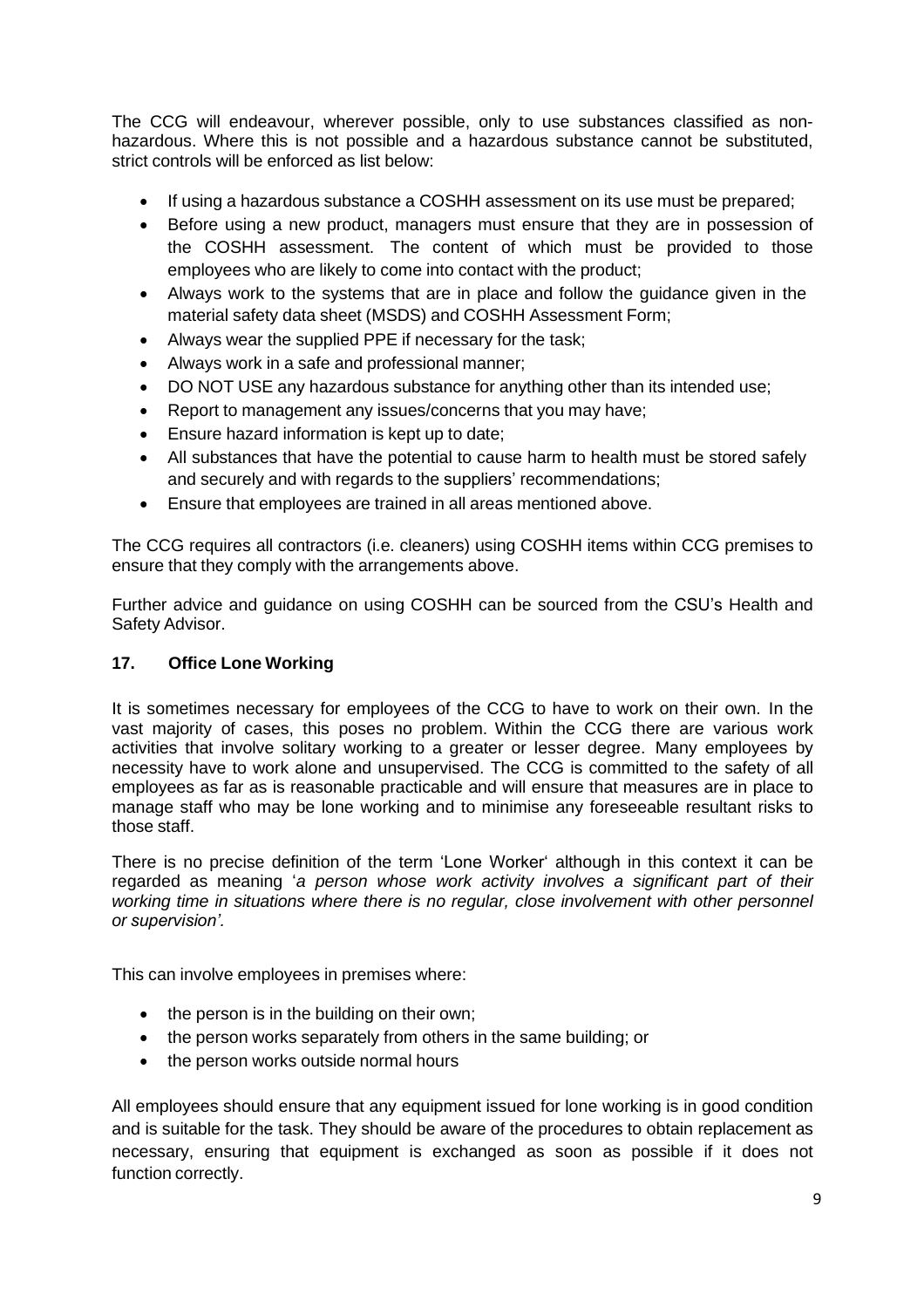Generally there are no specific prohibitions on staff working alone. However, some health and safety legislation stipulates that a minimum of 2 people must be involved in certain work activities and particular safe systems of work must be followed. In other legislation a minimum level of supervision is required and limits the extent to which personnel may work on their own, for instance, young persons under the age of 18.

Lone working is specifically **not** permitted within the CCG for employees under the age of 18 or expectant mothers in the later stages of pregnancy.

From time to time there may be a need for staff to be within a building on their own. The following in particular should be taken into account:

- The room layout should be designed to ensure that wherever possible and practical there is an adequate physical barrier between personnel and any potential attacker;
- The room layout should have clear and accessible escape routes from the area;
- Where personnel are alone in a building they should where possible lock all entry doors, although they should ensure that they still have a means of escape in the event of a fire.
- Personnel will have access to a phone and personnel will be provided with emergency contact numbers to call for assistance or advice.

Any increased risk should be taken into account when undertaking the risk assessment for the activity.

# **18. Young Persons**

Under the Management of Health and Safety at Work Regulations, the CCG will review any risk assessments specific to the employment of young persons, before they start work. This will apply to all young people including long-term employees, temporary staff, those on government-funded schemes and those on work experience programmes. The extent of the risk will determine whether the work of young people should be restricted. **In the case of young people under the minimum school leaving age, their parents (or those having the parental responsibility) will be informed of the key findings of the risk assessment and the control measures taken.**

Young persons may be exposed to additional risks at work due to their lack of knowledge, experience and possible immaturity. The following procedures should be implemented to by line managers to ensure their safety.

- Additional training, instruction and supervision should be provided until the young person has demonstrated a satisfactory degree of competence;
- Both the young person and the Line manager should pay careful attention to any restrictions placed on the type of work, which may be undertaken.

#### **19. Expectant and New Mothers**

The CCG accepts its responsibilities as set out within the Management of Health and Safety at Work Regulations to protect new, expectant and breastfeeding mothers.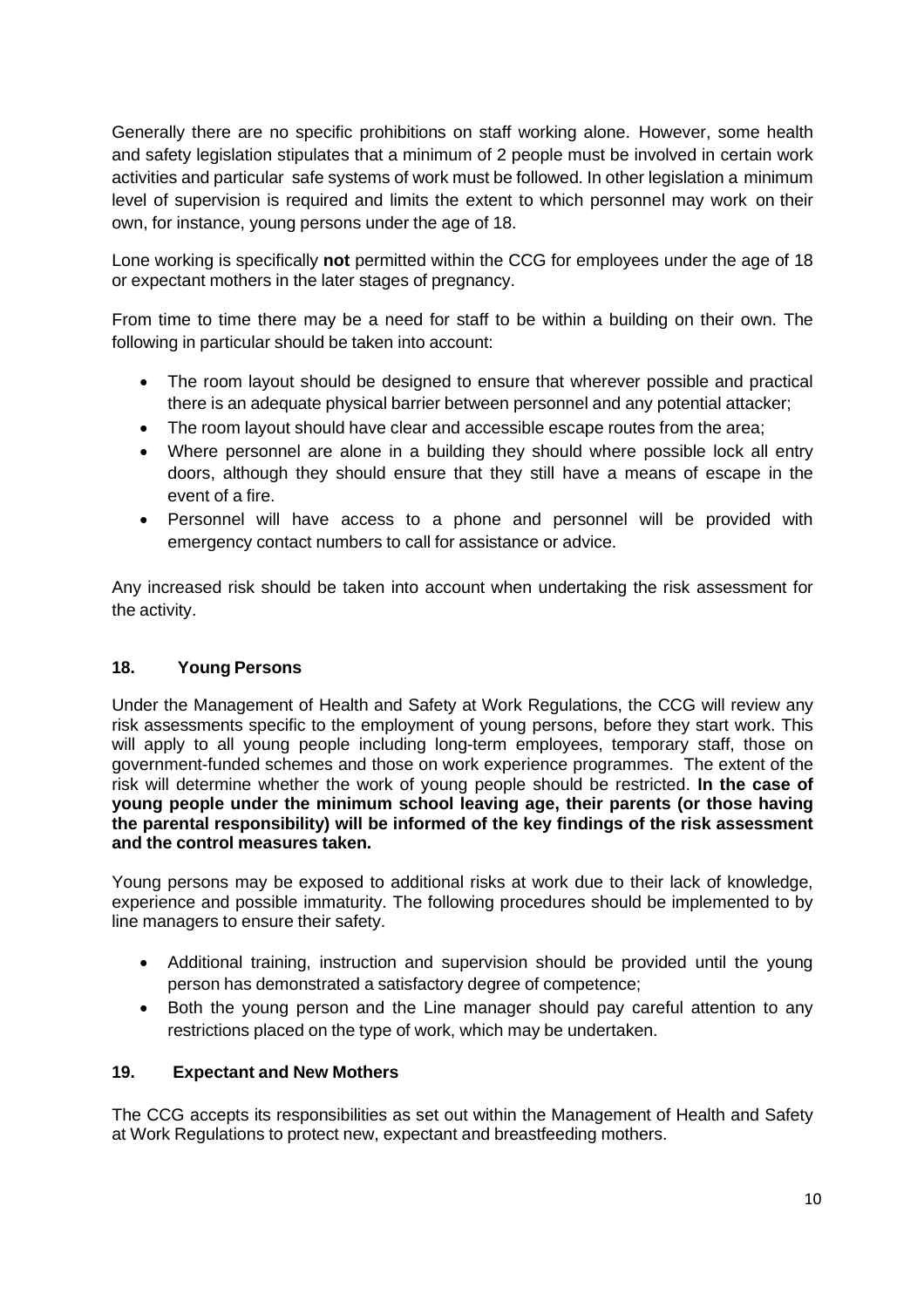Line managers are responsible for completing an Expectant & New Mothers risk assessment to ensure that the employee and the unborn child are not exposed to any significant risk.

The CCG will provide suitable facilities for nursing mothers to rest, express milk and store milk within a dedicated fridge. This facility must be situated conveniently in relation to sanitary facilities.

Further information and guidance can be obtained from the HR department or the CSU's Health and Safety Advisor.

#### **20. Staff Inductions**

In order to secure the health and safety of all employees, the CCG will provide health and safety training to new employees, which will be incorporated into general induction training.

Induction training will commence on the first day of employment so that employees are familiar with basic procedures once they are at their place of work. Where this is not possible, induction training will take place as soon as possible after the employee has started work. The person responsible for this will always be the Line Manager.

The health and safety component of induction training will contain the following:

- **CCG's Health and Safety Policy** the contents of CCG's policy statement will be covered in detail, including the responsibilities set out in the policy, this will enable the employee to become acquainted with the organizational arrangements;
- **Accident Reporting Procedures/First Aid** this will cover the action to be taken when an accident has occurred, the person to be informed and where to acquire first aid treatment (this section will also cover the CCG's procedure as to the investigation of accidents: the reporting procedure will be explained so that the employee is aware as to what will happen when an accident occurs);
- **Fire Procedures and Precautions** this section covers action to be taken in a fire situation and will include:
	- the location of the fire exit;
	- the assembly point;
	- the responsible person the employee must report to;
	- further instructions on the action to be taken in the event of discovering a fire;
	- what to do with machinery or processes left prior to evacuating an area.
- **Safety procedures** items for discussion in this section could include;
	- use of display screen equipment;
		- Lone working;
		- Any additional local safety rules.

Once the induction training has been completed, a record of the training will be kept. The name of the employee, the date and subjects covered should be included.

#### **21. CONTRACTORS AND VISITORS**

Visitors must report to reception and be escorted to their destination. They should be made aware of any local safety procedures and, in the event of fire evacuation, escorted out of the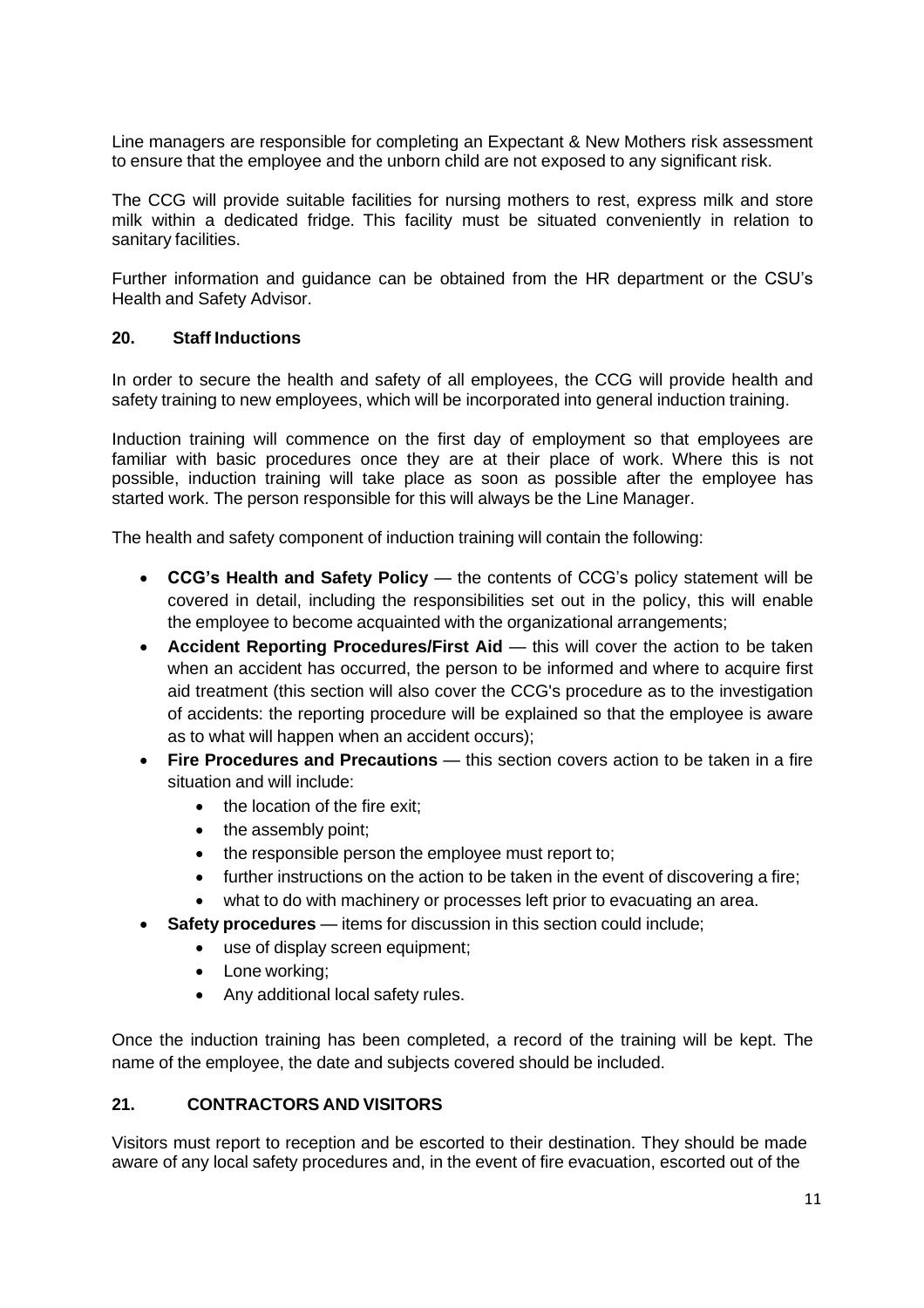premises to the assembly points.

If contractors or visitors are seen acting unsafely this should be reported to the building manager so that the matter may be raised with the individual or company concerned.

#### **22. Equality Analysis Assessment**

The CCG aims to design and implement procedural documents that meet the diverse needs of our service and workforce, ensuring that no one is placed at a disadvantage over others, in accordance with the Equality Act 2010.

The Equality Analysis Checklist initial screening, which was used to determine the potential impact this policy might have with respect to the individual protected characteristics. The results from this initial screening indicate that this policy will not require a full Equality Analysis Assessment.

#### **23. References**

- Health and Safety at Work etc. Act 1974;
- Management of Health and Safety at Work Regulations 1999;
- Workplace (Health, Safety and Welfare) Regulations 1992;
- The Health and Safety (First Aid) Regulations 1981;
- Reporting of Injuries, Diseases and Dangerous Occurrences Regulations 2013 (RIDDOR);
- Provision and Use of Work Equipment Regulations 1998 (PUWER);
- The Health and Safety (Display Screen Equipment) Regulations 1992;
- The Electricity at Work Regulations 1989;
- Maintaining portable electric equipment in low-risk environments INDG236 (REV2);
- The Regulatory Reform (Fire Safety) Order 2005;
- Control of Substances Hazardous to Health Regulations 2002 (COSHH);
- Manual Handling Operations Regulations 1992 (as amended);
- The Control of Noise at Work Regulations 2005;
- The Social Security (Claims and Payments) Regulations 1979;
- The Data Protection Act 1998;
- HSG 38 Lighting at Work.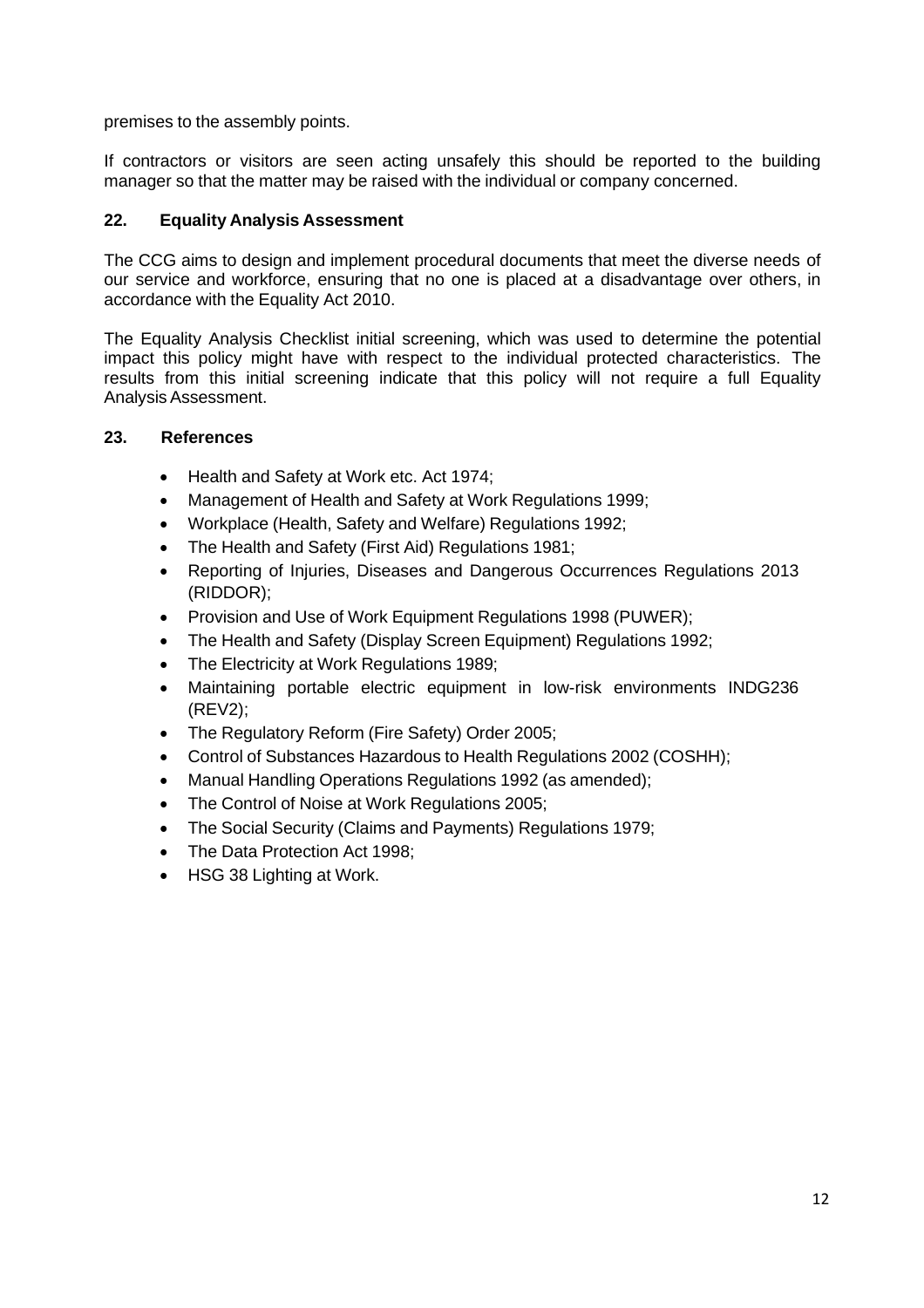# **Appendix A**

#### **Portable and Transportable Electrical Equipment Guidance**

This applies to equipment which is not part of a fixed installation but is, or is intended to be, connected to a fixed installation, or a generator, by means of a flexible cable and either a plug and socket or a spur box, or similar means. It includes equipment that is either hand held or hand operated while connected to the supply, or is intended to be moved while connected to the supply, or is likely to be moved while connected to the supply.

Though there are no universally accepted definitions of what is meant by portable or transportable electrical equipment. The definition given above indicates the types of equipment covered by this guidance note, the supply to the equipment being at a voltage which can potentially result in a risk of fatal electrical shock to any person, i.e. when it is more than 50V ac or 120V dc.

Extension leads, plugs and sockets, (i.e. 'four way gangs/trailing leads) which supply portable equipment are classed as portable equipment since they operate in the same environment and are subject to the same use as the equipment they serve.

Note: The word portable is used subsequently to mean both portable and transportable.

#### **USER CHECKS (VISUAL)**

The person using the equipment should be encouraged to look critically at the electrical equipment they use and, after a minimum of basic training, visually check for signs that the equipment is not in good condition, for example:

- there is damage (apart from light scuffing) to the cable sheath;
- the plug is damaged, for example the casing is cracked or the pins are bent;
- there are inadequate joints, including taped joints in the cable;
- the outer sheath of the cable is not effectively secured where it enters the plug;
- Obvious evidence would be if the coloured insulation of the internal cable cores where showing;
- the equipment has been subjected to conditions for which it is not suitable, e.g. it is wet or excessively contaminated;
- there is damage to the external casing of the equipment or there are some loose parts or screws;
- there is evidence of overheating (burn marks or discoloration).

These checks also apply to extension leads and associated plugs and sockets. **All employees are expected to undertake regular visual checks of their workstations and after a workstation move.**

Checks should be undertaken by the user each time the equipment is used and during its use. Any faults should be reported to the line manager and the equipment taken out of use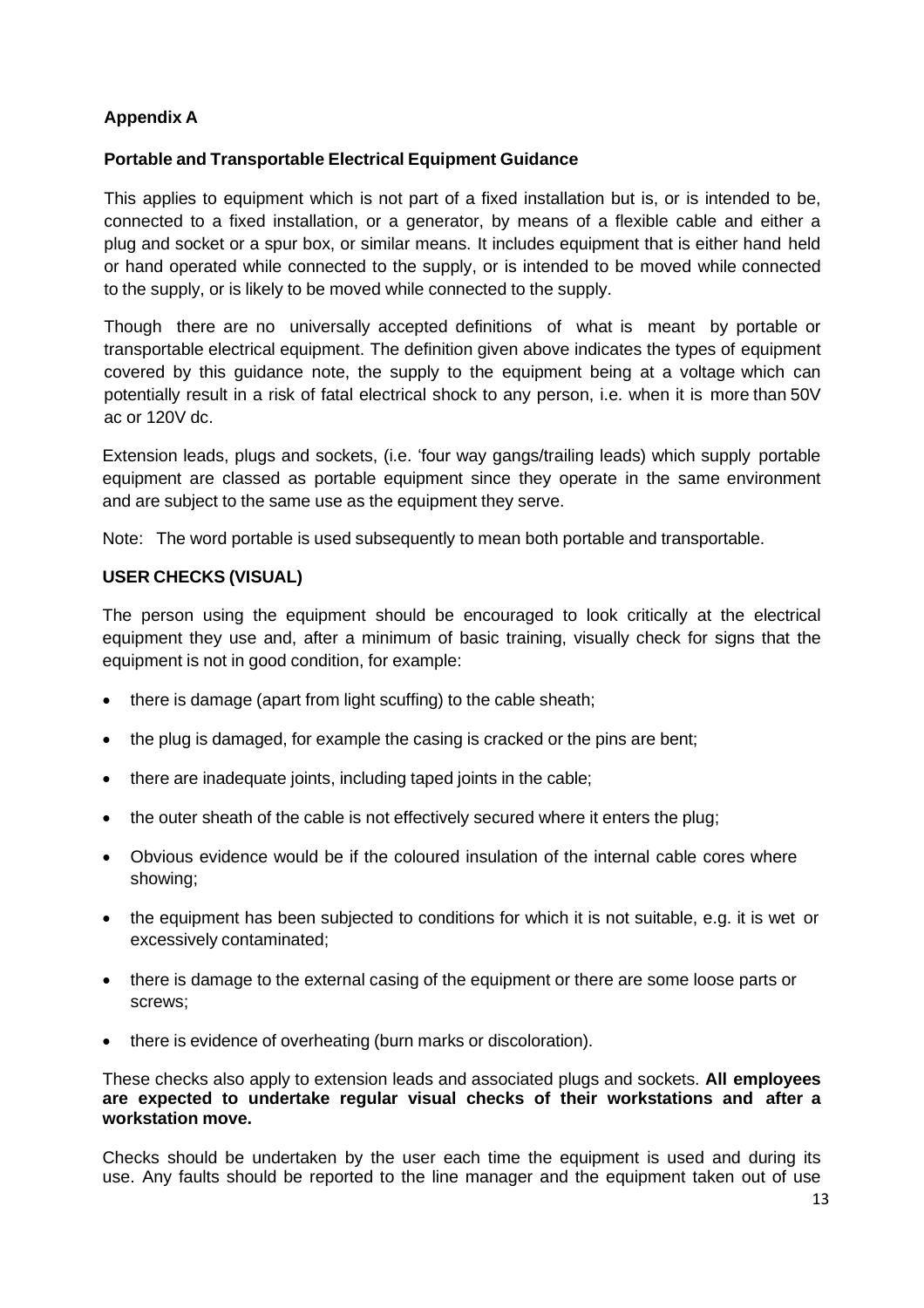immediately. Line Managers should take effective steps to ensure that the equipment is not used again until repaired by a person competent to carry out the task, (e.g. the defective equipment could be labelled as 'faulty' and its associated plug removed).

#### **FORMAL VISUAL INSPECTIONS**

The most important component of a maintenance regime is usually the formal visual inspection carried out routinely by a competent person. The majority of potentially dangerous faults can be picked up by such inspections, and the maintenance regime should always include this component. To control the risks and to monitor the user checks, a competent person should carry out regular inspections which include visual checks similar to those in the above paragraph but undertaken in a more formal and systematic manner. Additional checks could include removal of the plug cover and a check made that a fuse is being used (e.g. it is a fuse not a piece of wire, a nail etc.), and that it is the correct rating, the cord grip is effective, the cable terminations are secure and correct, including an earth where appropriate, and there is no sign of internal damage, overheating or ingress of liquid or foreign matter. The formal visual inspection should not include taking the equipment apart. This should be confined where necessary, to the combined inspection and testing.

The competent person is a person who has sufficient information and knowledge, following appropriate training on what to look for and what is acceptable, and who has been given the task of carrying out the inspection. To avoid danger, competent persons should know when the limit of their knowledge and experience has been reached. Simple written guidance relating to this visual inspection can be produced, summarising what to look for, procedures to follow when faults are found and when unauthorised equipment is found in use. This can aid the persons carrying out the formal visual inspection and also users.

The inspections should be carried out at regular intervals. The period between inspections can vary considerably depending on the type of equipment, the conditions of use and on the environment.

In all cases, however, the period between inspections should be reviewed in the light of experience. Faulty equipment should be taken out of service and not used again until properly repaired. If necessary, it should be tested prior to its re-use.

# **COMBINED INSPECTION AND TESTS**

The checks and inspections outlined above will, if carried out properly, reveal most (but not all) potentially dangerous faults. However, some deterioration of the cable, its terminals and the equipment itself can be expected after significant use. Additionally, equipment may be misused or abused to the extent that it may give rise to danger. Testing, together with a thorough visual inspection can detect faults such as loss of earth integrity, e.g. broken earth wire within a flexible cable, or deterioration of insulation integrity or contamination of internal and external surfaces. Failure of insulation could result in the user receiving an electric shock with potentially fatal results.

Periodic inspection and testing are the only reliable way of detecting such faults, and should be carried out to back up the inspection regime. Occasions when testing is likely to be justified are:

• whenever there is reason to suppose the equipment may be defective, (but this cannot be confirmed by visual inspection);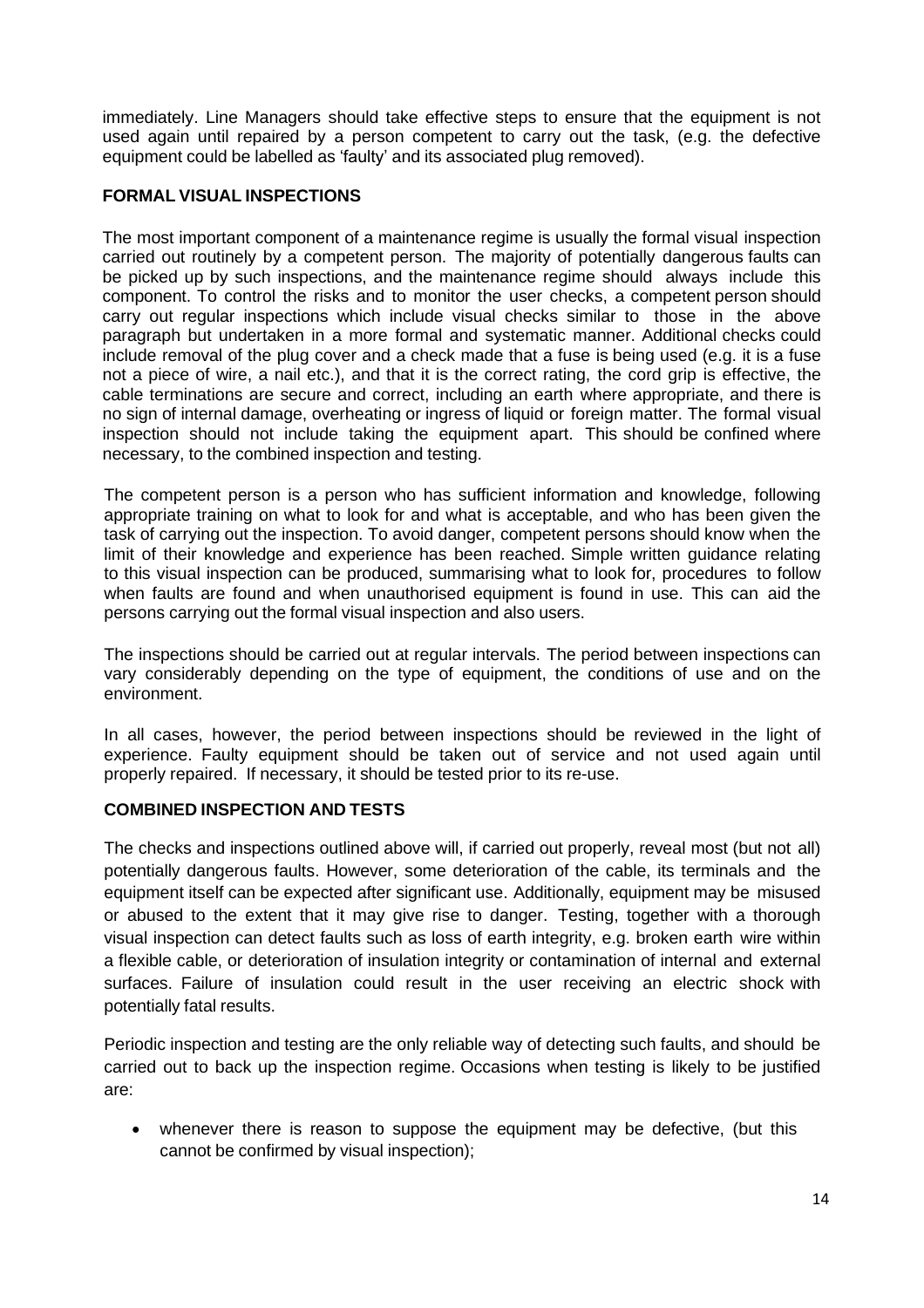- after any repair, modification or similar work;
- at periods appropriate to the equipment, the manner and frequency of use and the environment i.e. as specified by manufacturers and HSE Guidance (see table below).

The inspection carried out in conjunction with testing should usually include:

- checking of correct polarity;
- checking of correct fusing;
- checking of effective termination of cables and cores;
- checking of the suitability of the equipment for its environment;

Such combined inspection and testing should be carried out by someone with a wider degree of competence than that required for inspection alone, because the results of the tests may require interpretation and appropriate electrical knowledge will be needed.

Persons carrying out **testing** of portable electrical equipment should be trained for the work they are to undertake. It is the employer's duty to ensure that they are competent for the work they are to carry out.

#### **Maintenance and Test Records**

An inventory should be kept of all electrical equipment kept on site. This inventory is normally kept by the contractor carrying out the testing.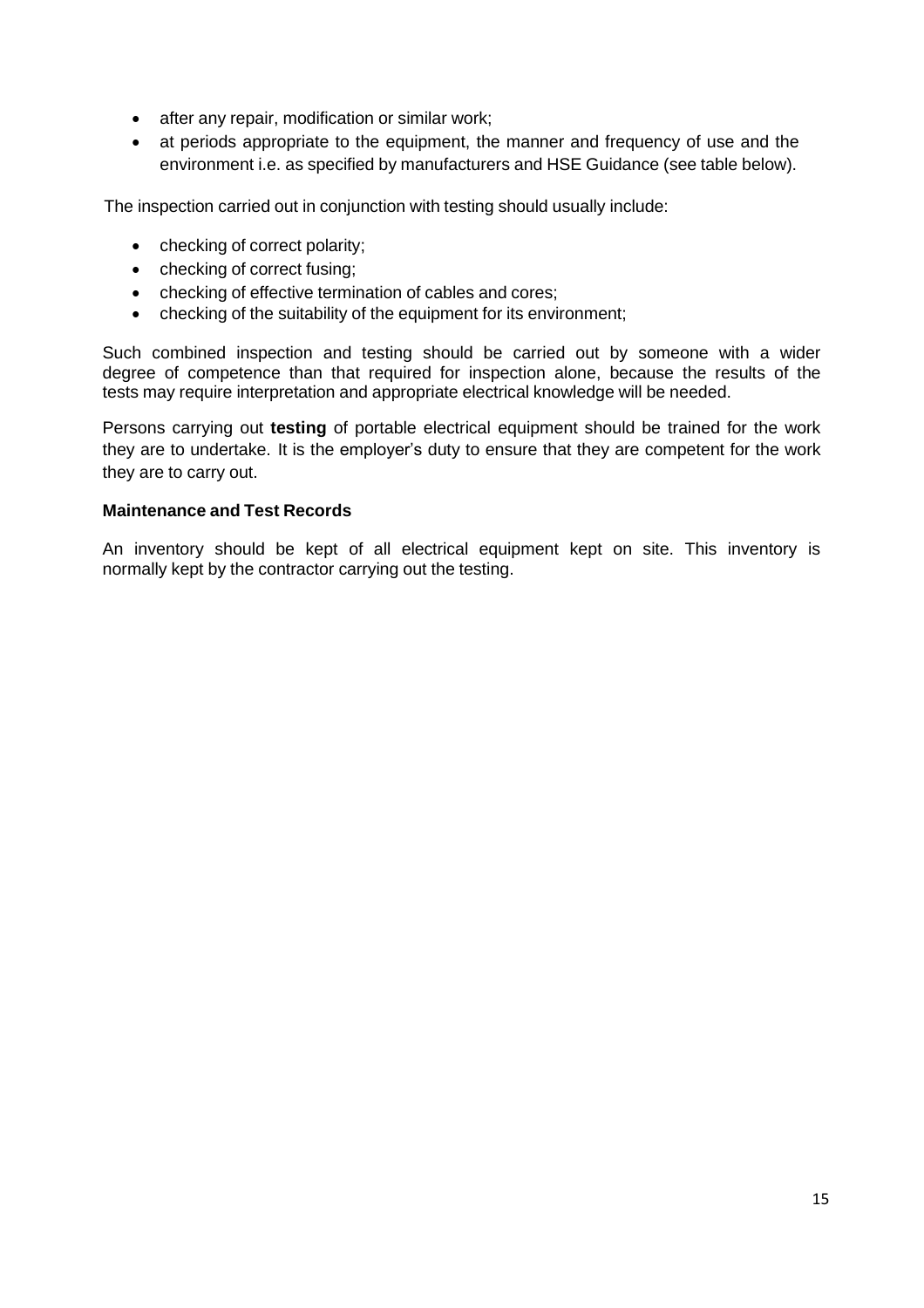# **Appendix B**

#### **First Aid Requirements Guidance**

The aim of first aid is to reduce the effects of injury or illness suffered at work caused either by the work itself or by some other factor outside The CCG's control. First aid provision must be 'adequate and appropriate in the circumstances'. This means that sufficient first aid personnel and facilities should be available to:

- Give immediate assistance to casualties with common injuries or illness and injuries likely to arise from specific hazards at work;
- Provide first aid and offer assistance to a member of the public, resident, guest or service user who is on CCG premises, including those visiting or attending any CCG events; and;
- Summon an ambulance or other professional help.

The extent of the first aid provision required depends on the circumstances in each workplace. As with risk assessments, first aid assessments shall be reviewed on a regular basis, that is, every year and whenever there is a material change either to the amount and type of work carried out or to the number of staff members employed on the site.

In assessing needs, the following need to be taken into account:

- Workplace hazards and risks;
- The number of staff members employed on the site;
- The accident record of the site;
- The nature and distribution of the workforce;
- The remoteness of the site from emergency medical services;
- The needs of travelling, remote and lone workers;
- Annual leave and other absences of First Aiders and, if applicable, appointed persons

#### **Suggested numbers of first–aid personnel to be available at all times people are at work**

| <b>Degree</b><br><b>Hazard</b>                          | of   How many employees | What<br><b>First</b><br>Aid<br>personnel<br>are<br>recommended |
|---------------------------------------------------------|-------------------------|----------------------------------------------------------------|
| Less than 25<br>Low Hazard e.g.<br>offices<br>$25 - 50$ |                         | At least one appointed person                                  |
|                                                         |                         | At least one first – aider trained in EFAW                     |
|                                                         | More than 50            | At least one first – aider trained in FAW for                  |
|                                                         |                         | every 100 employed (or part thereof)                           |

#### **Appointed Person**

When an employer's first-aid needs assessment indicates that a first-aider is unnecessary, the minimum requirement is to appoint a person to take charge of first-aid arrangements. The roles of this appointed person include looking after the first-aid equipment and facilities and calling the emergency services when required. They can also provide emergency cover, within their role and competence, where a first-aider is absent due to unforeseen circumstances (annual leave does not count).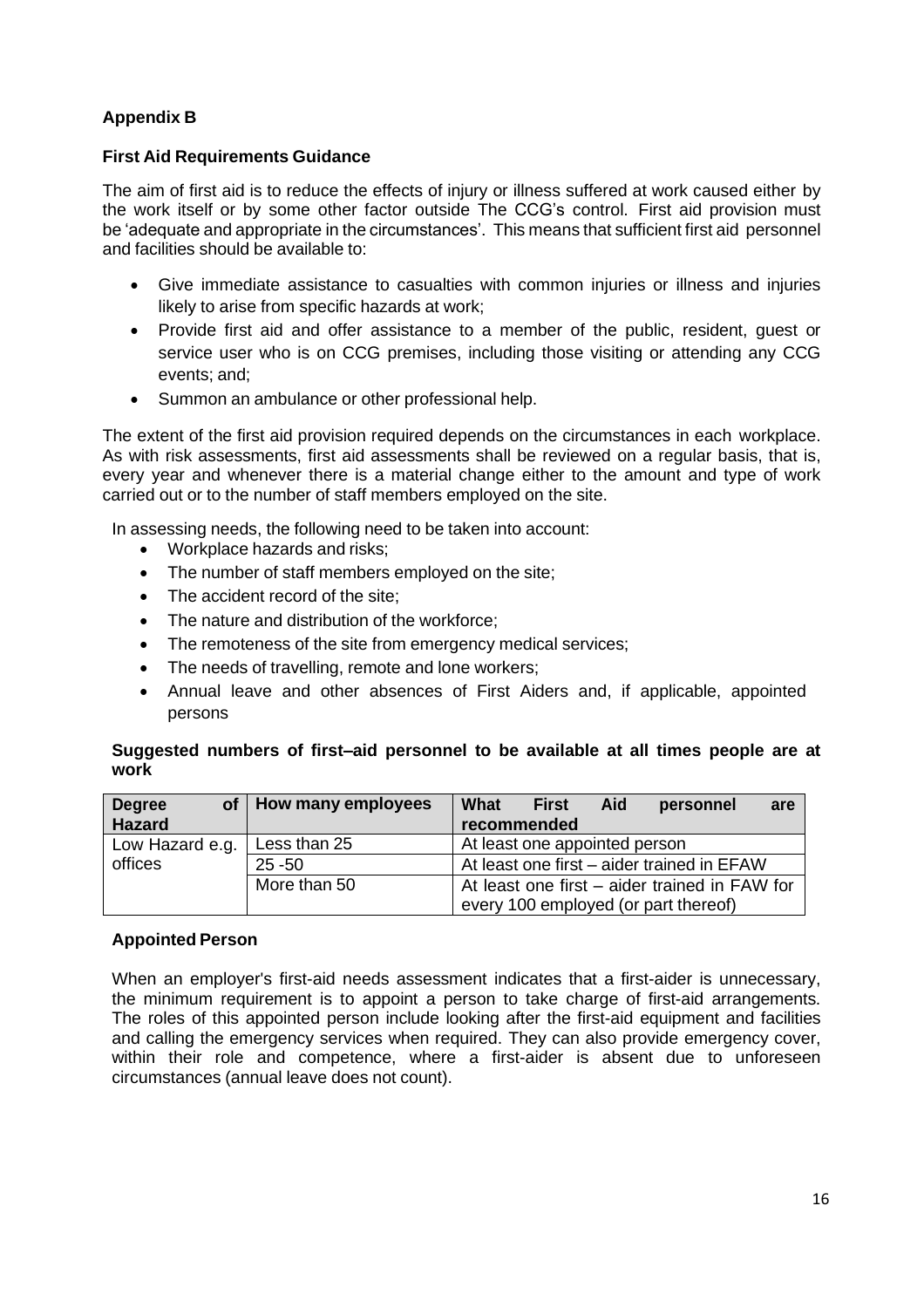# **Emergency First Aid at Work (EFAW)**

Provides basic lifesaving first aid including:

Understanding of Health and Safety (first aid) regulations **Resuscitation** Managing an incident Shock The priorities of first aid **Choking** Treatment of an unconscious casualty **Seizures** Bleeding Common workplace injuries

#### **First Aid at Work (FAW)**

Provides comprehensive set of practical skills for first aid situations including:

Accidents and illness; Choking; Treatment of an unconscious casualty; Bleeding; Heart attacks; Burns and scalds; Resuscitation; Poisoning; Shock; **Fractures** Seizures; Eye injuries; Asthma; Low blood sugar; Severe allergic reaction Fainting.

Qualified physicians and nurses can act as fully qualified First Aiders without having to attend specific training courses. To be counted as part of the CCG complement of first aiders a doctor and nurse must:

- be in clinical practice;
- maintain competency in resuscitation techniques;
- be willing to attend incidents on request;
- be included on lists of first aiders:

#### **Recommended First Aid equipment**

There is no mandatory list of items that should be included in a first aid kit (only a suggested contents card as a minimum). As a guide, where no special risk arises in the workplace, a minimum stock of first aid items would normally be: